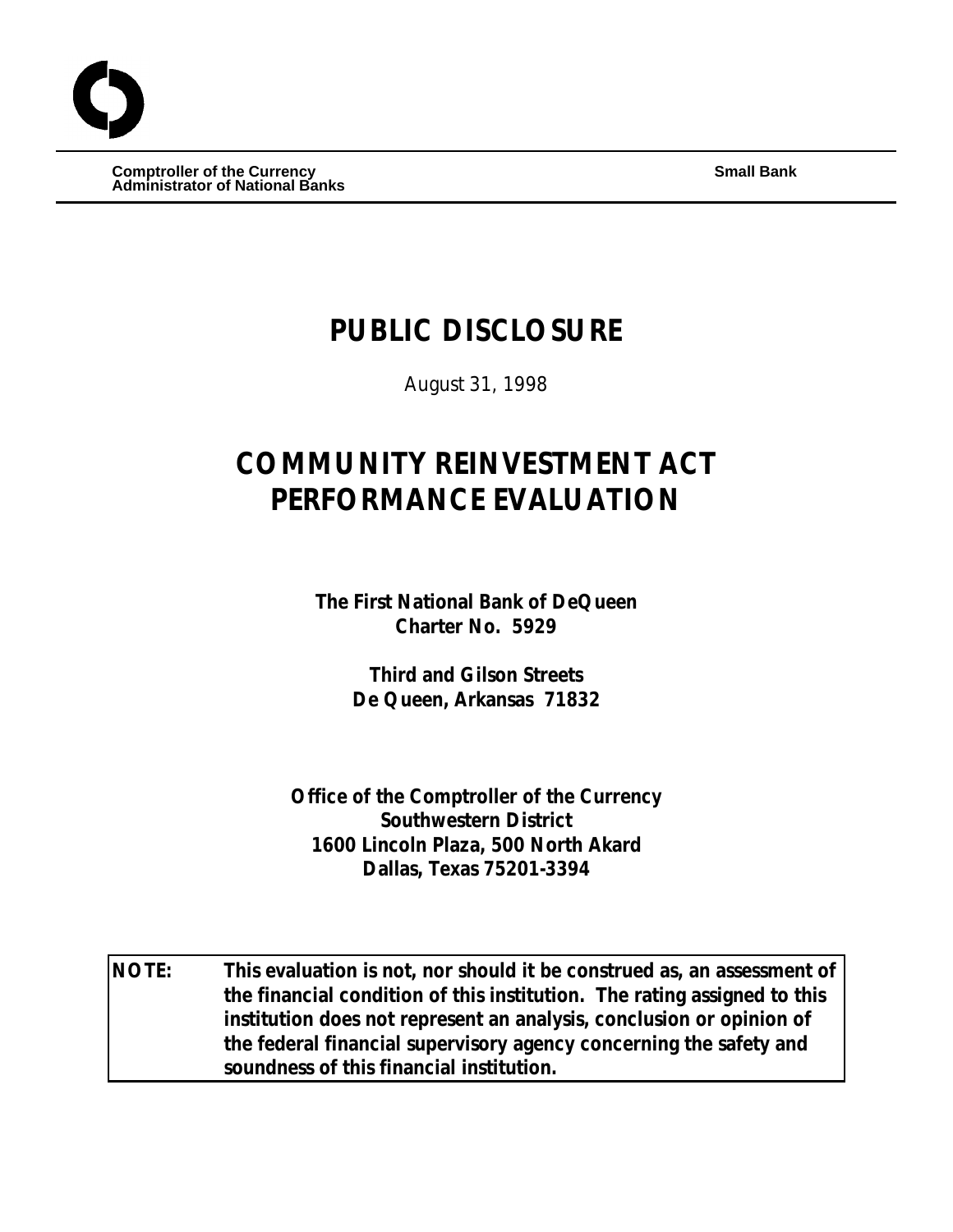# **GENERAL INFORMATION**

*The Community Reinvestment Act (CRA) requires each federal financial supervisory agency to use its authority when examining financial institutions subject to its supervision, to assess the institution's record of meeting the credit needs of its entire community, including low- and moderate-income neighborhoods, consistent with safe and sound operation of the institution. Upon conclusion of such examination, the agency must prepare a written evaluation of the institution's record of meeting the credit needs of its community.* 

*This document is an evaluation of the Community Reinvestment Act (CRA) performance of The First National Bank of DeQueen prepared by the Office of the Comptroller of the Currency (OCC), the institution's supervisory agency, as of August 31, 1998. The agency rates the CRA performance of an institution consistent with the provisions set forth in Appendix A to 12 C.F.R. Part 25.*

# **INSTITUTION'S CRA RATING:** This institution is rated *SATISFACTORY***.**

The conclusion is based on the following:

- $\blacktriangleright$  The loan-to-deposit ratio is reasonable given the bank's size, financial condition, and the assessment area credit needs.
- $\blacktriangleright$  A substantial majority of the bank's lending is within its assessment area.
- The distribution of borrowers reflects, given the demographics of the assessment area, a reasonable penetration among individuals of different income levels and businesses of different sizes.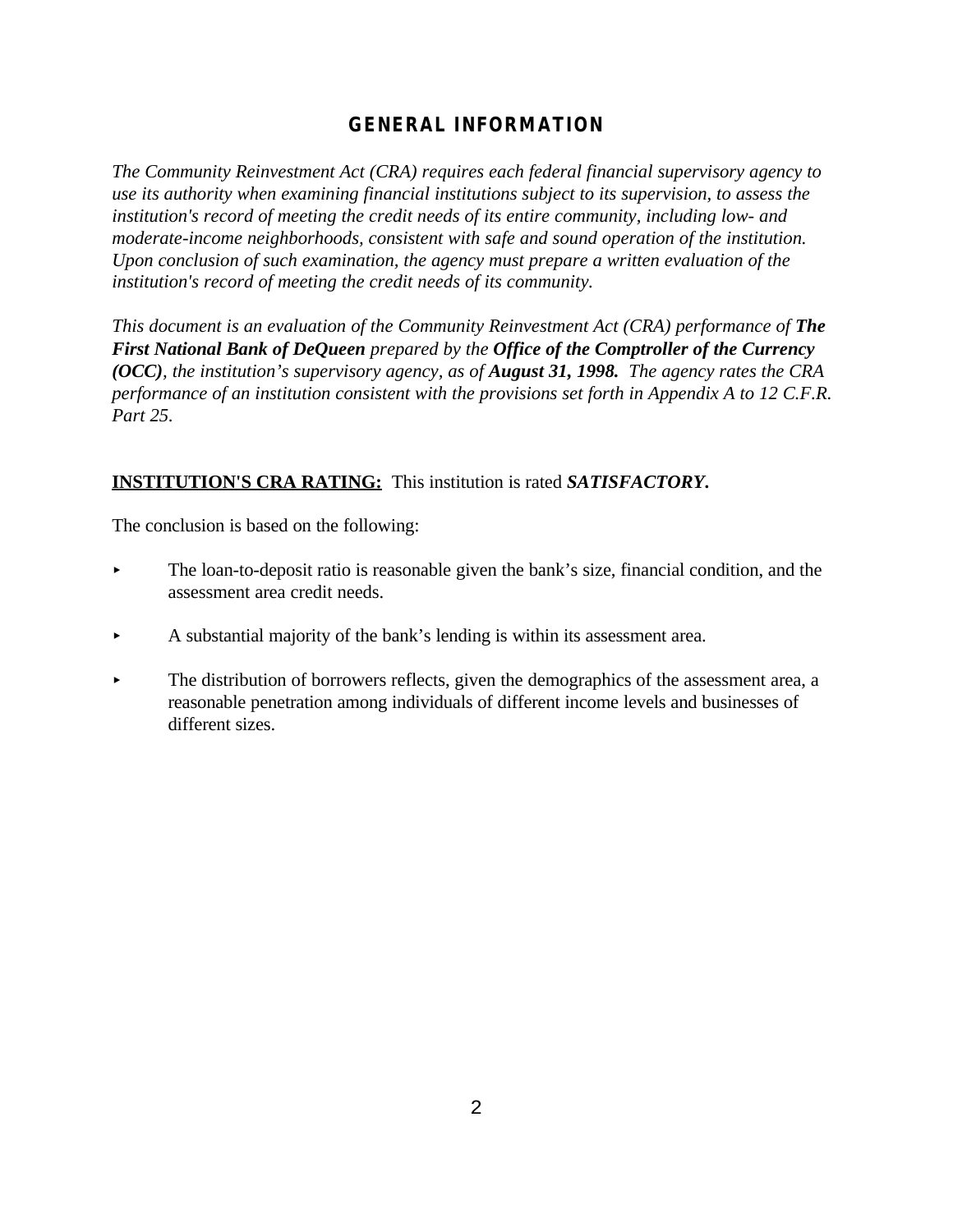*The following table indicates the performance level of The First National Bank of DeQueen with respect to each of the five performance criteria.*

| <b>SMALL INSTITUTION</b><br><b>ASSESSMENT CRITERIA</b>                                      | <b>The First National Bank of DeQueen</b><br>PERFORMANCE LEVELS                            |                                                                               |                                                                                   |  |  |  |
|---------------------------------------------------------------------------------------------|--------------------------------------------------------------------------------------------|-------------------------------------------------------------------------------|-----------------------------------------------------------------------------------|--|--|--|
|                                                                                             | <b>Exceeds</b><br><b>Standards for</b><br>Satisfactory<br><b>Performance</b>               | <b>Meets</b><br><b>Standards</b><br>for<br>Satisfactory<br><b>Performance</b> | Does not<br>meet<br><b>Standards</b><br>for<br>Satisfactory<br><b>Performance</b> |  |  |  |
| Loan to Deposit Ratio                                                                       |                                                                                            | X                                                                             |                                                                                   |  |  |  |
| Lending in Assessment Area                                                                  | X                                                                                          |                                                                               |                                                                                   |  |  |  |
| Lending to Borrowers of Different<br>Incomes and to Businesses of Different<br><b>Sizes</b> |                                                                                            | $\mathbf{X}$                                                                  |                                                                                   |  |  |  |
| Geographic Distribution of Loans                                                            | Not meaningful for analysis purposes since all<br>block numbering areas are middle-income. |                                                                               |                                                                                   |  |  |  |
| <b>Response to Complaints</b>                                                               | No applicable CRA complaints have been received since<br>the prior evaluation.             |                                                                               |                                                                                   |  |  |  |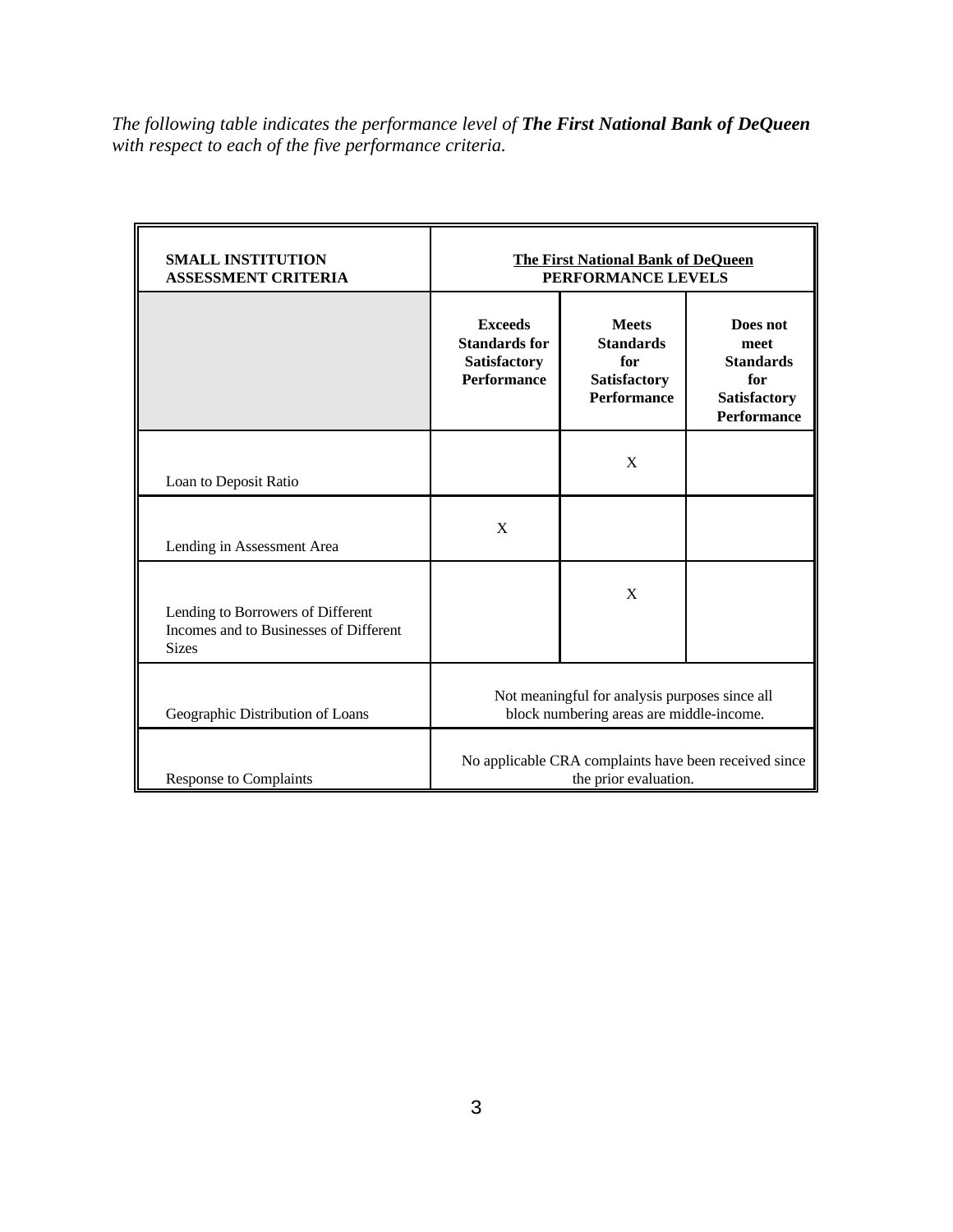### **DESCRIPTION OF INSTITUTION**

The First National Bank of DeQueen (FNB-DeQueen) has a main office in downtown DeQueen, a drive-in branch located two blocks from the main office, and the Highway 70 branch located about two miles from the main office. Only deposit services are available at the branches, and the bank does not yet utilize automated teller machines (ATM's). As of June 30, 1998, the bank reported total assets of \$113 million with \$40 million in total loans.

The bank's primary business focus is timber and agricultural (poultry and swine) loans. The bank's loan portfolio composition, as of June 30, 1998, is as follows:

| <b>Loan Type</b>               | \$ Volume<br>(000) | $%$ of<br><b>Portfolio</b> |  |  |
|--------------------------------|--------------------|----------------------------|--|--|
| 1-4 Family Residential         | \$12,909           | 32%                        |  |  |
| Commercial                     | 7,530              | 19%                        |  |  |
| Consumer                       | 6,866              | 17%                        |  |  |
| Farmland                       | 6,173              | 15%                        |  |  |
| <b>Commercial Real Estate</b>  | 5,012              | 13%                        |  |  |
| <b>Agricultural Production</b> | 1,499              | 4%                         |  |  |
| <b>TOTAL</b>                   | 39,989             | 100%                       |  |  |

FNB-DeQueen offers convenient banking hours and has a variety of loan and deposit products to meet the service needs in the assessment area. There are no financial impediments that would limit the bank's ability to meet the credit needs in its assessment area.

The bank is 100% owned by First National Security Company (FNSC), a multi-bank holding company. As of June 30, 1998, FNSC reported total assets of \$414 million. This Office performed the previous CRA examination as of March 15, 1995, and the bank was rated Satisfactory.

#### **DESCRIPTION OF THE ASSESSMENT AREA**

The bank's assessment area is Sevier County. The assessment area meets the requirements of the regulation and does not arbitrarily exclude low- or moderate-income geographies. DeQueen (with a population of 4,633), Horatio (793) and Lockesburg (608) are the largest towns in Sevier County. There are four block numbering areas (BNAs) in the assessment area, all of which are designated as middle-income areas.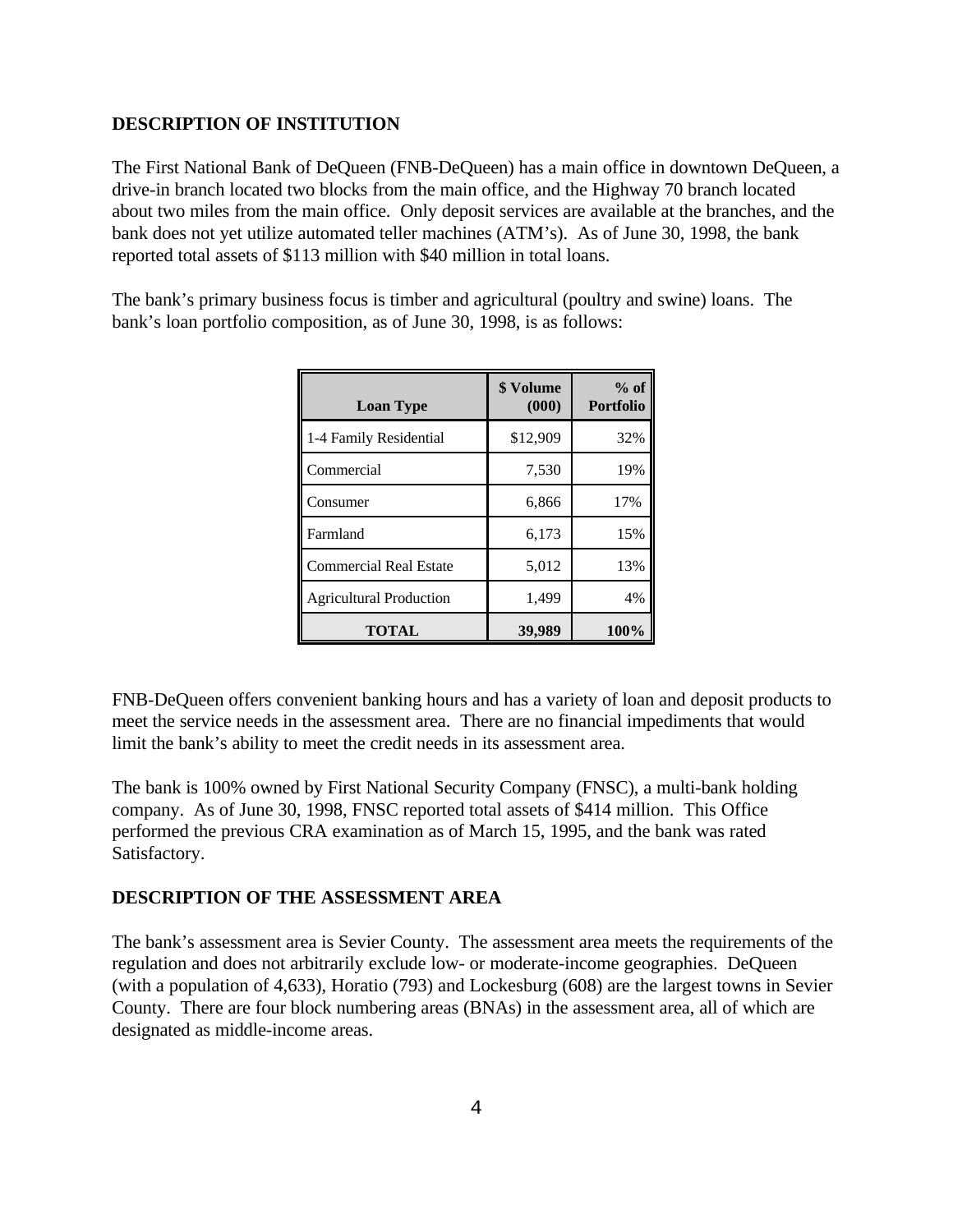According to 1990 Census Data, the population of Sevier County was 13,637. In 1990, the median family income for non-Metropolitan Statistical Areas (MSA) in Arkansas was \$22,420. This income figure is used to determine the income level of the individual BNAs. The Department of Housing and Urban Development (HUD) has estimated the median family income (MFI) in Arkansas for 1997 and 1998 at \$29,500 and \$30,100, respectively. The HUD estimated MFI is used to determine the income level of individual applicants and is updated annually.

The following table shows the income distribution of BNAs and families that comprises the bank's assessment area, and the 1998 income ranges for the four income levels:

| <b>Income Distribution of BNAs and Families</b> |    |                 |     |                      |            |                     |    |                     |               |          |     |            |    |          |     |
|-------------------------------------------------|----|-----------------|-----|----------------------|------------|---------------------|----|---------------------|---------------|----------|-----|------------|----|----------|-----|
| <b>Moderate-Income</b><br><b>Low-Income</b>     |    |                 |     | <b>Middle-Income</b> |            |                     |    | <b>Upper-Income</b> |               |          |     |            |    |          |     |
| Under \$15,050                                  |    |                 |     | $$15,050 - $23,779$  |            | $$24,080 - $35,819$ |    |                     | Over \$36,120 |          |     |            |    |          |     |
| <b>BNA</b>                                      |    | <b>Families</b> |     |                      | <b>BNA</b> | Families            |    | <b>BNA</b>          |               | Families |     | <b>BNA</b> |    | Families |     |
|                                                 | 0% | 652             | 17% |                      | 0%         | 674                 | 8% |                     | 100%          | 861      | 23% | $\Omega$   | 0% | .604     | 42% |

Source: 1990 U.S. Census, 1998 HUD

Income levels are defined as follows: low-income  $=$  less than 50% of MFI ; moderate-income  $=$ 50% to 79% of MFI; middle-income = 80% to 119% of MFI; and upper-income = more than 120% of MFI.

The local economy is stable. The June 1998 unemployment rate for Sevier County was 4.9 %. Unemployment rate for the state of Arkansas was 5.0%, and the national unemployment rate was 4.5%. Most of the workforce are employed in timber or poultry related industries. Pilgrims Pride Corporation, a chicken processing plant, is the largest employer and employs over 1,200 people. The 1990 Business Demographic Data reported 25 farms and 359 businesses in the Sevier County assessment area, of which 25 farms and 283 businesses have gross annual revenues of \$1 million or less. There are four independent financial institutions located in the assessment area with FNB-DeQueen being the largest.

## **CONCLUSIONS WITH RESPECT TO PERFORMANCE CRITERIA**

#### **Loan-to-Deposit Ratio**

The loan-to-deposit ratio is reasonable given the bank's size, financial condition, and assessment area credit needs. The bank's average loan-to-deposit ratio since the March 1995 CRA examination is 46%. In comparison , the average loan-to-deposit ratios for competing institutions range from 55% to 62% for the same evaluation period.

#### **Lending in Assessment Area**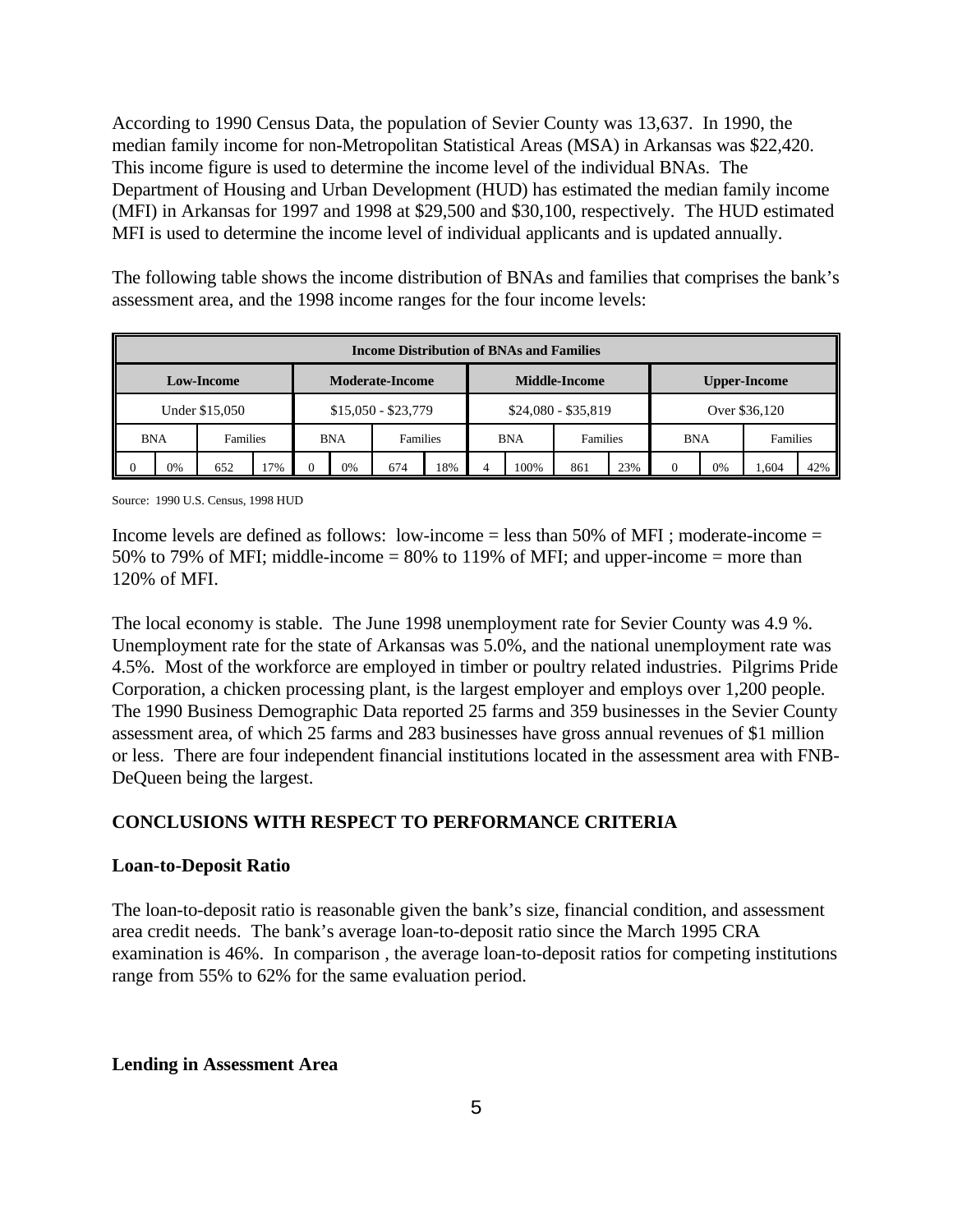A substantial majority of the bank's lending is within its assessment area. The bank's CRA Officer performs a quarterly analysis of the geographic distribution of all loans made during each quarter, and for the calendar year. The following table reflects the bank's loan originations from January 1, 1997 through June 30, 1998 within its asssessment area.

| Loan Originations in 1997 and YTD 1998<br><b>Within the Assessment Area</b> |                                                                |          |       |      |          |     |  |  |  |
|-----------------------------------------------------------------------------|----------------------------------------------------------------|----------|-------|------|----------|-----|--|--|--|
|                                                                             | <b>Total Originations</b><br><b>Within the Assessment Area</b> |          |       |      |          |     |  |  |  |
|                                                                             | #                                                              | \$ (000) |       | $\%$ | \$ (000) | %   |  |  |  |
| Total 1997                                                                  | 2,267                                                          | \$18,957 | 1,986 | 88%  | \$16,539 | 87% |  |  |  |
| Total YTD 1998                                                              | 1,135                                                          | \$11,925 | 1,024 | 90%  | \$9,801  | 82% |  |  |  |
| 3,402<br>88%<br>\$26,340<br>\$30,882<br>3,010<br>85%<br><b>Grand Total</b>  |                                                                |          |       |      |          |     |  |  |  |

Source: Bank Prepared Reports

#### **Lending to Borrowers of Different Incomes and to Businesses of Different Sizes**

The distribution of borrowers reflects, given the demographics of the assessment area, reasonable penetration among individuals of different income levels (including low- and moderate-income) and businesses of different sizes. A sample of 70 loans originated in 1997 and 1998 was taken during the examination. The sample consisted of 38 consumer and residential real estate loans, and 32 commercial loans.

The table below depicts the distribution of the sample consumer and residential real estate loans by the borrower's income.

| <b>Distribution of Loans in Assessment Area</b><br>by Borrower Income |          |               |                 |               |               |               |              |               |  |  |
|-----------------------------------------------------------------------|----------|---------------|-----------------|---------------|---------------|---------------|--------------|---------------|--|--|
| Income Levels                                                         | Low      |               | <b>Moderate</b> |               | <b>Middle</b> |               | <b>Upper</b> |               |  |  |
|                                                                       | #        | $\frac{1}{2}$ | #               | $\frac{0}{0}$ | #             | $\frac{0}{0}$ | #            | $\frac{0}{0}$ |  |  |
| <b>Family Characteristics</b>                                         | 652      | 17%           | 674             | 18%           | 861           | 23%           | 1,604        | 42%           |  |  |
| Number of Loans                                                       | ⇁        | 18%           | 5               | 13%           | 11            | 29%           | 15           | 40%           |  |  |
| Dollar Volume                                                         | \$63,532 | 8%            | \$44,307        | 6%            | \$285,540     | 38%           | \$369,859    | 48%           |  |  |

Based on the sample of 32 commercial loans taken during this examination, FNB-DeQueen has a satisfactory record of making loans to businesses and farms of different sizes. All 16 farm loans